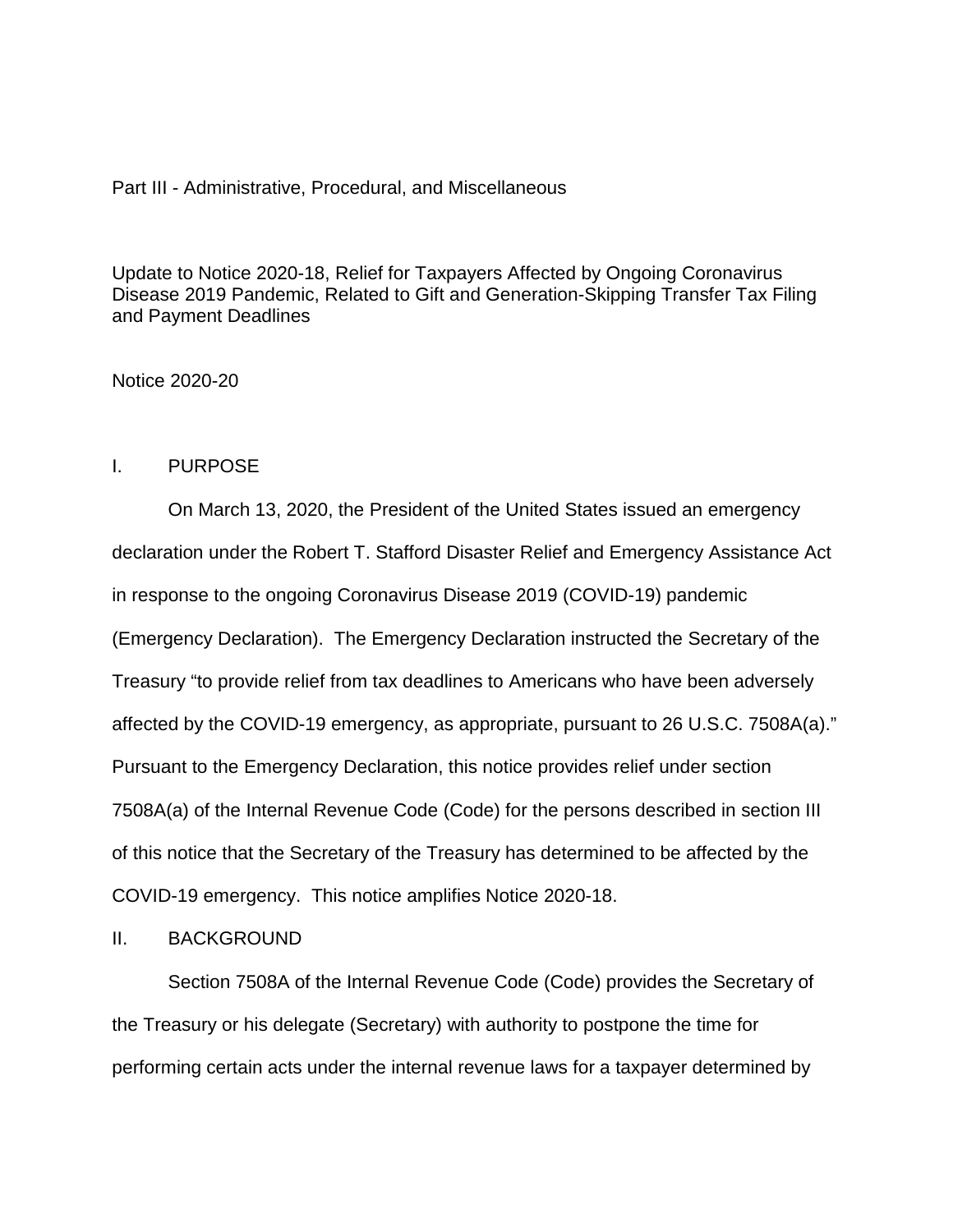the Secretary to be affected by a Federally declared disaster as defined in section 165(i)(5)(A). Pursuant to section 7508A(a), a period of up to one year may be disregarded in determining whether the performance of certain acts is timely under the internal revenue laws.

On March 18, 2020, the Department of the Treasury (Treasury Department) and the Internal Revenue Service (IRS) issued Notice 2020-17, to be published in Internal Revenue Bulletin (IRB) 2020-15 on April 6, 2020, providing relief under section 7508A(a), which postponed the due date for certain Federal income tax payments from April 15, 2020 until July 15, 2020. On March 20, 2020, the Treasury Department and the IRS issued Notice 2020-18, to be published in IRB 2020-15, which superseded Notice 2020-17 and provided expanded relief, postponing the due date for both filing Federal income tax returns and making Federal income tax payments from April 15, 2020 until July 15, 2020. This notice amplifies the relief provided in Notice 2020-18. III. GRANT OF RELIEF

The Secretary of the Treasury has determined that any person (as defined in section 7701(a)(1) of the Code) with a Federal gift tax or generation-skipping transfer tax payment due or the requirement to file Form 709 (United States Gift and Generation-Skipping Transfer Tax Return) on April 15, 2020, is also affected by the COVID-19 emergency for purposes of the relief described in this section III (Affected Taxpayer).

For an Affected Taxpayer, the due date for filing Forms 709 (United States Gift and Generation-Skipping Transfer Tax Return) and making payments of Federal gift

2